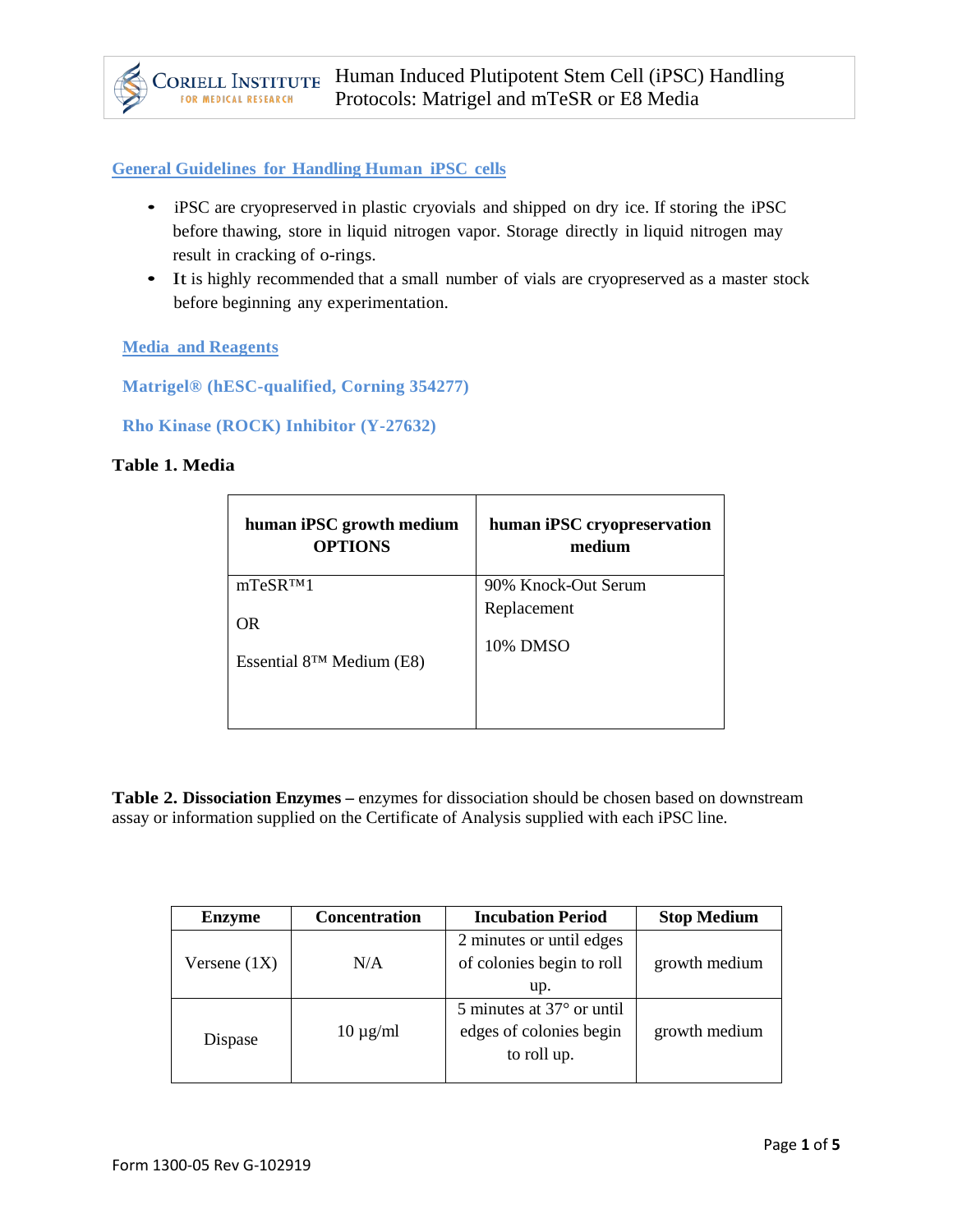### **Coating Plates with Matrigel**

- 1. Reconstitute aliquot of Matrigel with cold medium and mix well. (This should be performed according to manufacturer's instructions, there will be lot to lot variation)
- 2. Immediately use Matrigel solution to coat 6-well plates.
- 3. Gently rock plate to spread the Matrigel solution evenly across the plate.
- 4. Place in 37°C incubator for 30 minutes to use plates immediately or seal with parafilm and store at  $2-8^{\circ}$ C for up to 7 days. To use plates after storage at  $2-8^{\circ}$ C, remove parafilm and incubate for 30 minutes at 37°C.
- 5. Aspirate Matrigel and add warm mTeSRl or E8 (culture medium).

### **Thawing Human iPS cells**

Perform the following steps in a time-efficient manner to obtain optimal cell viability.

- 1. Remove iPSC from liquid nitrogen vapor or dry ice and immerse the cryovial in a 37°C water bath. Thaw quickly by gently swirling until only a small piece of frozen material remains. Spray the vial with 70% ethanol before transferring to a biological safety cabinet.
- 2. Gently add the thawed cell suspension dropwise to 10 ml warm culture medium in a sterile 15 ml conical tube and gently mix cells by swirling.
- 3. Centrifuge conical tube containing cells at 1100 rpm for 3 min at room temperature.
- 4. Aspirate supernatant and gently re -suspend cells into 2 ml of warm culture medium supplemented with  $10\mu$ M Y-27632 Rho kinase (ROCK) inhibitor (Y-compound).
- 5. Plate cells in 1 well of 6-well plate coated with Matrigel and gently rock plate to evenly distribute cells.
- 6. Replace with fresh medium without Y-compound the day after thaw. It is important to remove the Y-compound from the medium within 20 hours.
- 7. Maintain cells by daily medium exchange. **WARNING**: Failure to replace medium daily can result in spontaneous differentiation.
- 8. Colonies should be observed within 1-5 days.

#### **Passaging of Human iPSC**

Passage iPSCs when colonies approach borders of an adjacent colony. Ideally, iPSCs should be passaged before individual colonies begin differentiating in the center of colony. To avoid spontaneous differentiation, do not allow colonies to overgrow.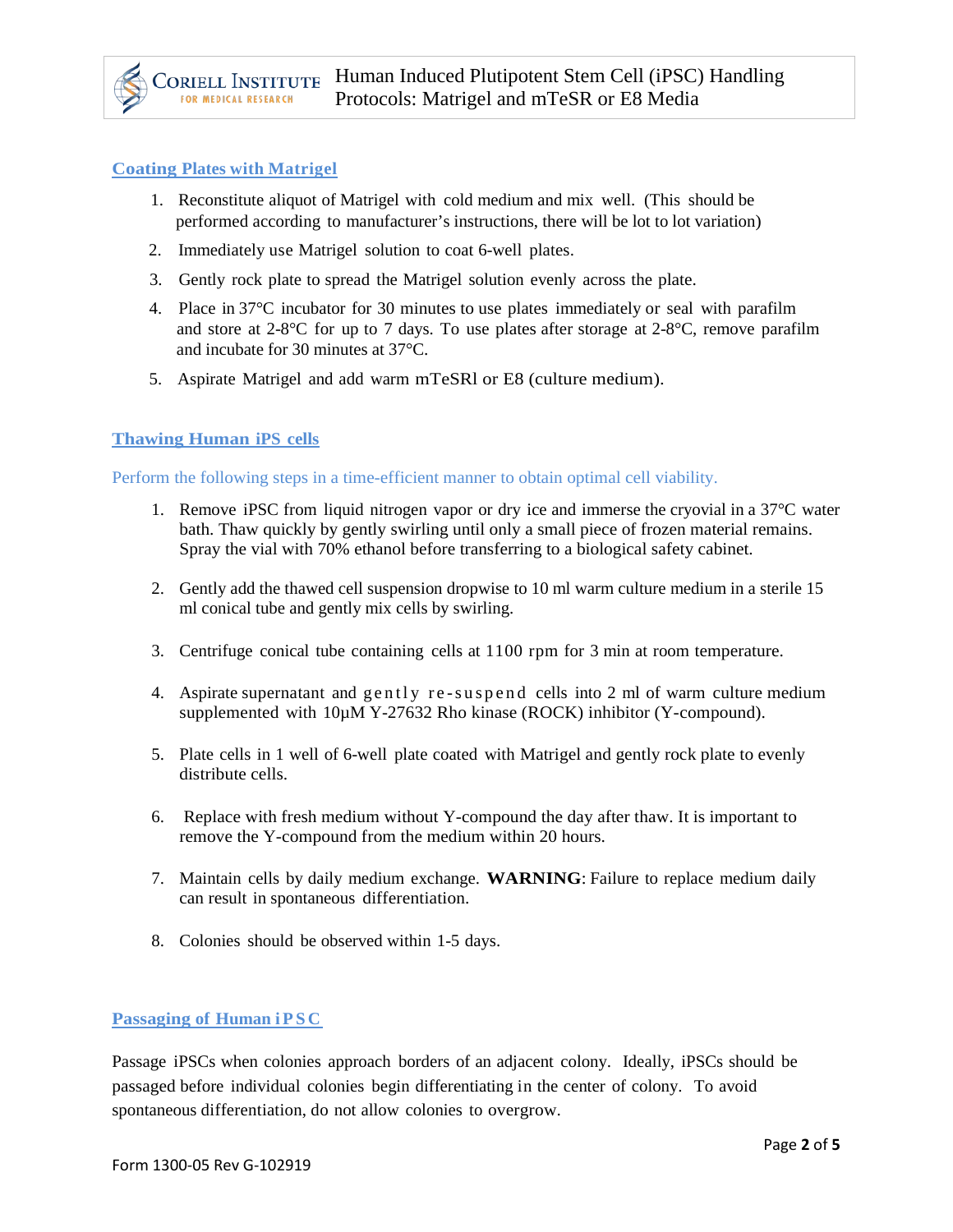Split ratios range from 1:3 to 1:6 or higher and are indicated on the Certificate of Analysis for each iPSC line. We recommend that you record the passage information for each cell line to determine the exact growth kinetics of a particular line in your laboratory.

- 1. Remove spent medium from culture and rinse with PBS.
- 2. Add <sup>1</sup> ml/well of enzyme solution for specified amount of time or until edges of colonies begin to roll up (see Table 2 and refer to the CofA for each cell line)
- 3. Aspirate enzyme solution.
- 4. Wash each well with 1ml of growth medium (see Table 2).
- 5. Add 1 ml of warm growth medium to cells and, using a cell scraper, gently dislodge cells from plate. We recommend working with a 5ml or a 2ml pipette but NOT micropipettes since small bore of pipette tips can break colony clumps to smaller size.
- 6. Transfer the detached cell aggregates to a 15 ml conical tube. Rinse each well with <sup>1</sup> ml of growth medium to collect any remaining aggregates and add to conical tube containing cells.
- 7. Re-suspend cells in appropriate volume of growth medium for the appropriate cell density for cell culture vessel. We recommend passaging the cells without centrifugation ('no spin' method).
- 8. Seed cells onto prepared Matrigel coated plates. Rock plate gently to achieve a uniform cell distribution.

# **Cyropreservation of Human iPSC**

- 1. Remove spent medium from culture and rinse with PBS.
- 2. Add <sup>1</sup> ml/well of enzyme solution for specified amount of time or until edges of colonies begin to roll up (see Table 2).
- 3. Aspirate enzyme solution.
- 4. Wash each well with 1ml of specified stop medium (see Table 2).
- 5. Add 1 ml of warm growth medium to cells and, using cell scraper, gently dislodge cells from plate.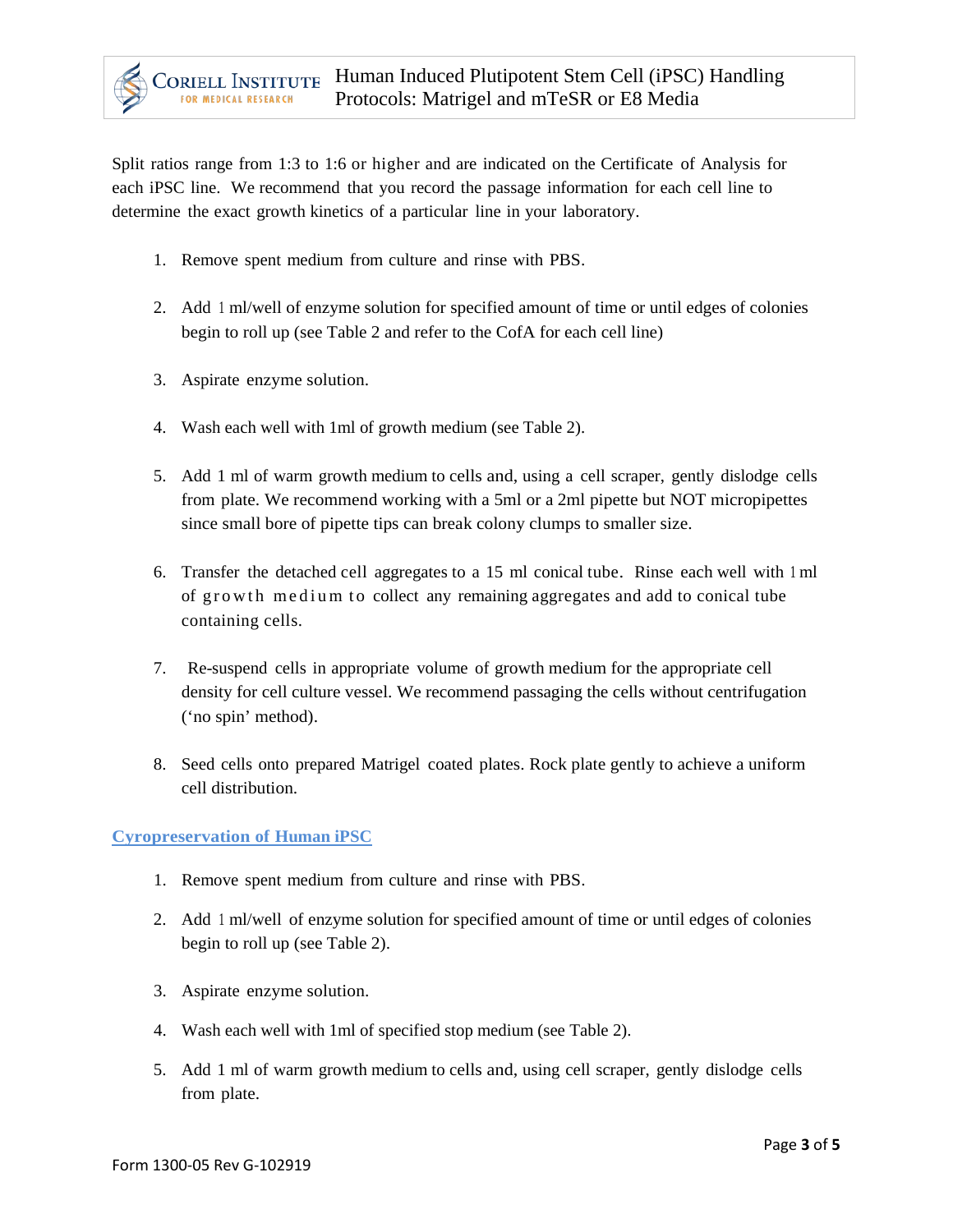

- 6. Transfer the detached cell aggregates to a conical tube. Rinse each well with <sup>1</sup> ml of growth medium to collect any remaining aggregates and add to conical tube containing cells.
- 7. Centrifuge conical tube containing cells at 1100 rpm for 3 min at room temperature.
- 8. Remove supernatant and re-suspend cells in pre-cooled cryopreservation medium from Table 1 (1 ml for each well of a 6 well plate to be harvested).
- 9. Transfer 1 ml of cell suspension to each cryovial on ice.
- 10. Place cryovials in isopropanol freezing container and store at -80°C overnight.
- 11. Transfer vials to liquid nitrogen vapor.

# **Troubleshooting Tips**

| Problem                                                          | Observation of problem                                                                                             | <b>Possible causes</b>                                                                                                                                                                                                                      |
|------------------------------------------------------------------|--------------------------------------------------------------------------------------------------------------------|---------------------------------------------------------------------------------------------------------------------------------------------------------------------------------------------------------------------------------------------|
| Spontaneous differentiation                                      | Morphology of<br>differentiated cells can<br>vary but is commonly<br>characterized by                              | 1. Low confluency or<br>suboptimal passaging of<br>cells (see "low viability")<br>after passage")                                                                                                                                           |
|                                                                  | 1. hypertrophic<br>colonies<br>colonies without<br>2.<br>distinct borders<br>flattened cells<br>3.                 | Poor or inappropriate<br>2.<br>Matrigel<br>concentration/quality-<br>this can be prevented by<br>testing Matrigel prior to<br>using in an experiment                                                                                        |
| Non-uniform distribution<br>of colonies within culture<br>vessel | Areas within culture<br>vessel with highly<br>confluent iPSC colonies<br>AND areas with few or<br>no iPSC colonies | Failure to properly rock plates after<br>plating cells. Rock plates back<br>and forth gently immediately<br>following plating - usually<br>rocking plates back and forth and<br>then side to side produces a<br>fairly uniform distribution |